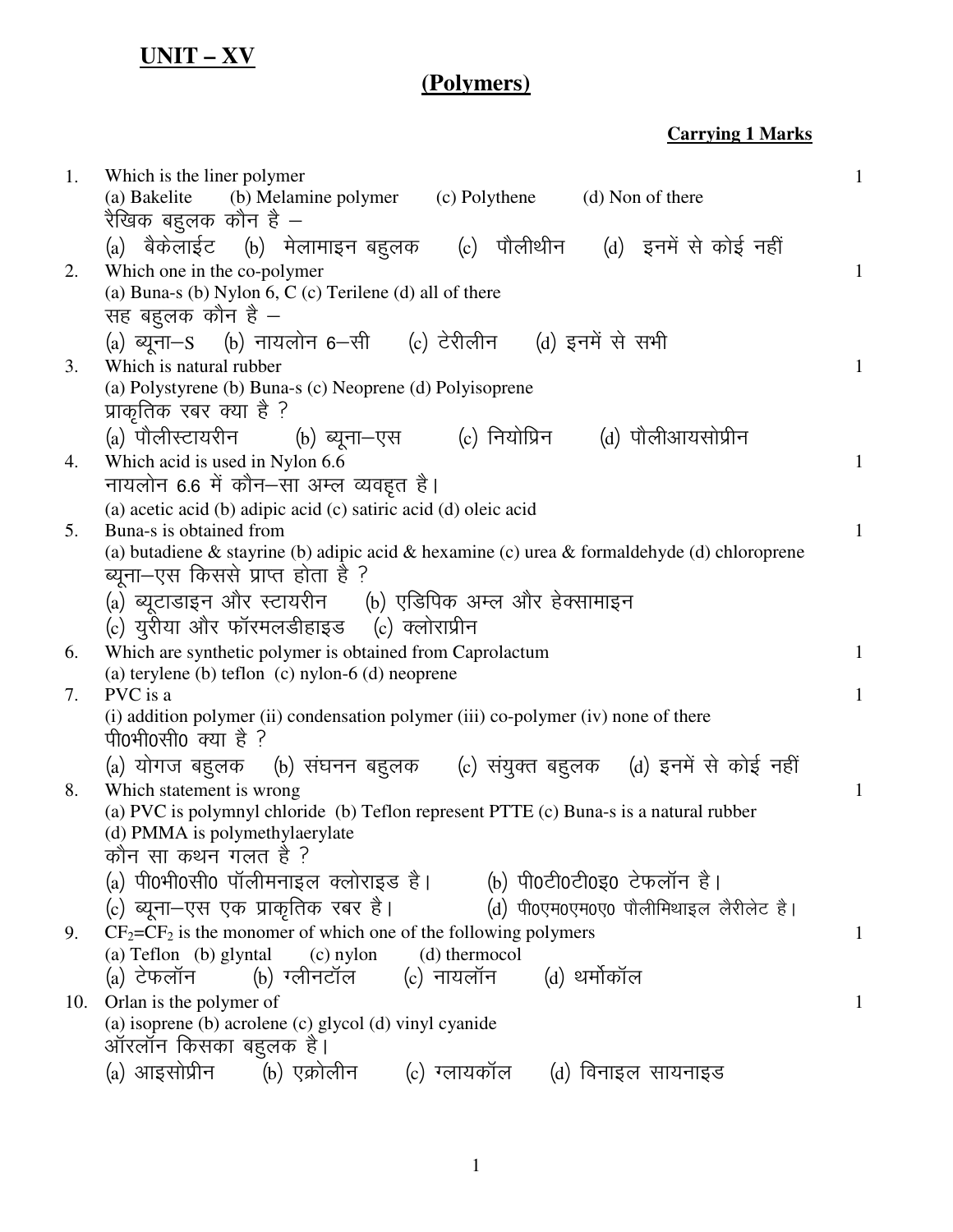| 1.  | Give one example of natural polymer.<br>प्राकृतिक रबर का एक उदाहरण दें।                                                                                 | 1              |
|-----|---------------------------------------------------------------------------------------------------------------------------------------------------------|----------------|
| 2.  | Give an example of elastomer.<br>इलास्टोमर का एक उदाहरण दें।                                                                                            | 1              |
| 3.  | Name the monomer of Teflon.<br>टेफलॉन के एक लक का नाम बतायें।                                                                                           | 1              |
| 4.  | Give one example of polyester.<br>पॉलीस्टर का एक उदाहरण दें।                                                                                            | 1              |
| 5.  | The milky sap from which natural rubber is obtained is called what?                                                                                     | 1              |
| 6.  | What is liner polymer.<br>रेखीय बहुलक क्या है ?                                                                                                         | 1              |
| 7.  | On an average how many isoprene units are present in natural rubber.                                                                                    | 1              |
| 8.  | Name a cross linked polymer.<br>तिर्थकबद्ध बहुलक क्या है।                                                                                               | 1              |
| 9.  | name a synthetic polymer which is an amide.<br>एक संश्लेषित बहुलक का नाम दें जो एक एमाइड हो।                                                            | 1              |
| 10. | During vulcanization of rubber which nonmetal is used for heating.<br>रबर के बल्कीकरण के दौरान कौन अधातु गर्म करने में व्यवहृत होता है।                 | 1              |
| 11. | Name the monomers of Dacron (Terrylene)<br>डेक्रॉन (टेरीलीन) का एक लक नाम दें।                                                                          |                |
| 12. | Which polymer is obtained by the polymenisation of phenol $\&$ formeldeyde.<br>फेनॉल एवं फौरमीडाइड के बहुलीकरण के पश्चात् कौन सा बहुलक प्राप्त होता है। | 1              |
| 13. | What's the importance of melamine polymer in our everyday life.<br>मेलामाइन बहुलक का हमारे दैनिक जीवन में क्या महत्व है।                                | 1              |
| 14. | What is signification of 6 in polymer Nylone 6,6.<br>नायलोन 6, 6 बहुलक में 6 का क्या महत्व है ?                                                         | 1              |
| 15. | Why the polymer PVC is hard.<br>पी0वी0सी0 कड़ा क्यों होता है ?                                                                                          | 1              |
|     | $2x15=30$ Marks                                                                                                                                         |                |
| 1.  | What do you mean by the term polymer. Give one example.<br>बहुलक का क्या अर्थ है ? एक उदाहरण दें।                                                       | $1+1$          |
| 2.  | How linear polymer is different with branched polymer, state only one reason.<br>रेखीय बहुलक शाखित बहुलक से किस प्रकार भिन्न है ? एक कारण बतायें।       | $\overline{2}$ |
| 3.  | State the type of polymer Bakelite is? What are their monomers.<br>बैकेलाइट बहुलक के प्रकार का वर्णन करें। उनका एक लक क्या है?                          | $1+1$          |
| 4.  | State the term co-polymerization, give example.<br>सह बहुलक का वर्णन उदाहरण के साथ करें।                                                                | 2              |
| 5.  | What is natural rubber. State one reason that it is not useful for us.<br>प्राकृतिक रबर क्या है ? एक उदाहरण बतायें कि यह हमलोगों के लिए उपयोगी नहीं है। | 2              |
| 6.  | Mention main characteristics developed after vulcanization of the rubber.<br>रबर के बल्कनीकरण की मुख्य विशेषताओं का वर्णन करें।                         | $\overline{2}$ |
| 7.  | Define the term biodegradable polymer. Give one example.<br>जैवनिम्ननीय बहुलक को परिभाषित करें।                                                         | $\overline{2}$ |
| 8.  | State the name and chemical formula of the following polymers (a) Polythene (b) PVC                                                                     | 2              |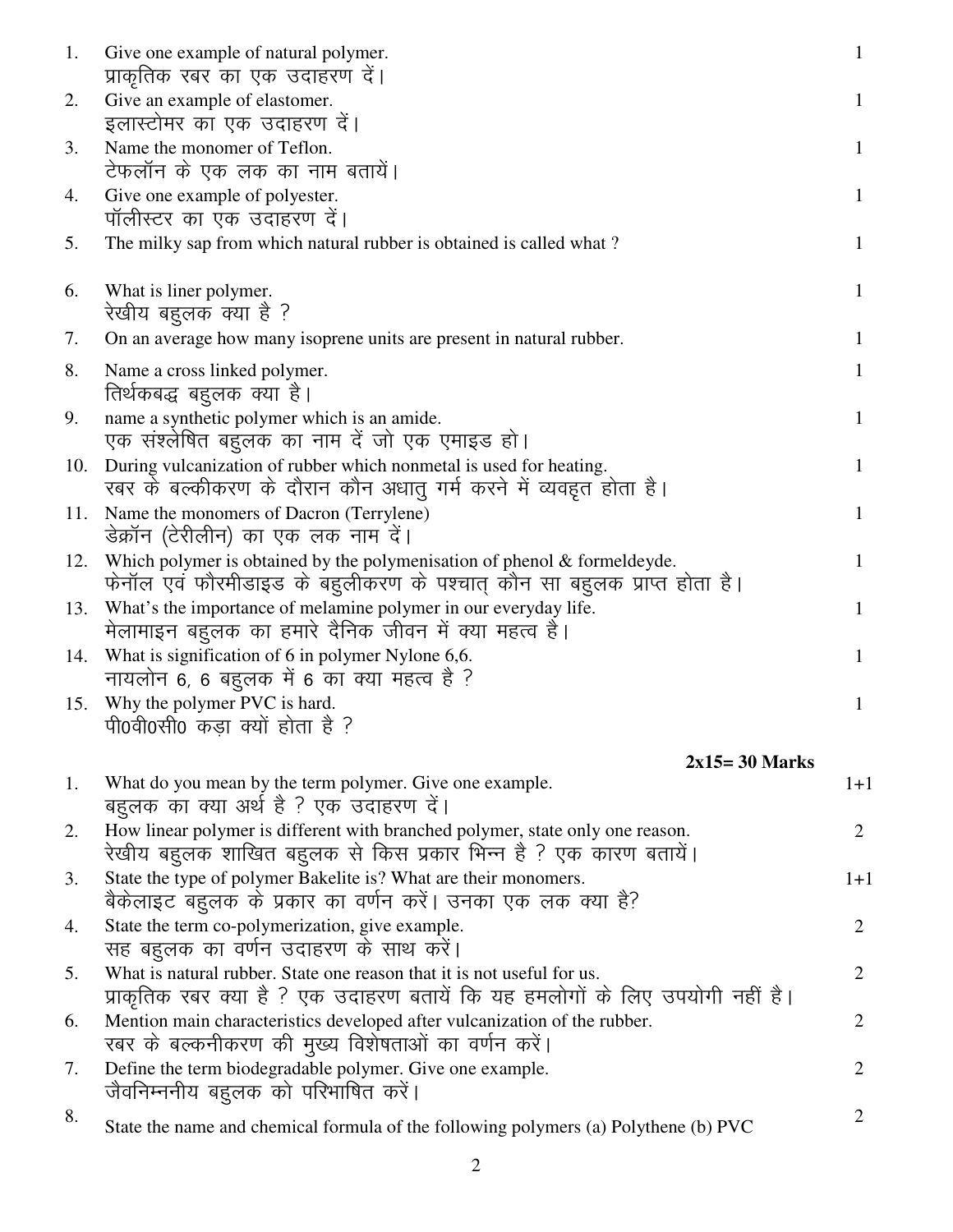|     | निम्नलिखित बहुलक का नाम एवं रासायनिक सूत्र का वर्णन करें।                                                              |                |
|-----|------------------------------------------------------------------------------------------------------------------------|----------------|
|     | (a) पॉलीथीन (b) पी0भी0सी0                                                                                              |                |
| 9.  | What do you understand by the term condensation polymerization. Give one example.                                      | $\overline{2}$ |
|     | संघनित बहुलीकरण से आप क्या समझतें हैं ? एक उदाहरण प्रस्तुत करें।                                                       |                |
| 10. | State one difference between thermoplastic and thermosetting plastic. Give one example for                             | $\overline{2}$ |
|     | each class.                                                                                                            |                |
|     | तपसुघट्य और तापदृढ़ बहुलक में विभेद बतायें। प्रत्येक का एक उदाहरण दें।                                                 |                |
| 11. | State the name of monomers for the following condensation polymers                                                     | $\overline{2}$ |
|     | $(a)$ Nylon 6,6<br>(b) Bakelite                                                                                        |                |
|     | निम्नलिखित एक लक संघनन बहुलक का वर्णन करें।                                                                            |                |
|     | (b) बैकेलाइट<br>$(a)$ नायलॉन 6, 6                                                                                      |                |
| 12. | What do you mean by natural polymer. Which is a natural polymer between Starch & PAN.                                  | $\overline{2}$ |
|     | प्राकृतिक बहुलक का क्या अर्थ है ? स्टॉर्च एवं पी0ए0एन0 के बीच प्राकृतिक बहुलक क्या है।                                 |                |
| 13. | Write the full name of PAN & PHBV.                                                                                     | $\overline{2}$ |
|     | पी0ए0एन0 एवं पी0एच0बी0भी0 का पूरा नाम बतायें।                                                                          |                |
| 14. | State the difference between Buna-N & Buna-s.                                                                          | $\overline{2}$ |
|     | ब्यूना–एस एवं ब्यूना–एन में क्या अंतर है ?                                                                             |                |
| 15. | What do you mean by the term fibers. Give the reason as to why its tensile strength is high.                           | $\overline{2}$ |
|     | रेशे से आप क्या समझते हैं ? इसकी तन्यता उच्च होती है, क्यों ?                                                          |                |
|     | $3x15 = 45$ Marks                                                                                                      |                |
|     |                                                                                                                        | 3              |
| 1.  | Give a brief description of addition polymerization and condensation polymerization with<br>examples.                  |                |
|     | योगज बहुलक तथा संघनन बहुलक का उदाहरण के साथ विस्तृत वर्णन करें।                                                        |                |
| 2.  | Write the name of monomers the following polymers                                                                      | 3              |
|     | $(b)$ PVC<br>(a) polythene<br>$(d)$ PAN                                                                                |                |
|     | निम्नलिखित बहुलक के एक लक का नाम लिखें।                                                                                |                |
|     | (a) पौलीथीन      (b) पौलिबाइनिल क्लोराइड     (c) पान                                                                   |                |
|     |                                                                                                                        |                |
| 3.  | Write the name of monomers of the following polymers<br>$(b)$ Buna-s<br>(a) Bakelite                                   | 3              |
|     | निम्नलिखित बहुलक के एक लक का नाम लिखें।                                                                                |                |
|     |                                                                                                                        |                |
|     | (a) बैकेलाइट         (b) ब्यूना–एस                                                                                     |                |
| 4.  | Give one example of fiber thermoplastic and thermosetting plastic with their monomers.                                 | 3              |
|     | तापसूघट्य एवं ताप हदरेशी का एक उदाहरण एक लक के साथ दें।                                                                |                |
| 5.  | What is polymer. Classify it on the basis of source from where it is obtained. Discuss any one<br>of them.             | 3              |
|     | बहूलक क्या है ? श्रोत के आधार पर वर्गीकरण कर किसी एक का वर्णन करें।                                                    |                |
|     |                                                                                                                        |                |
| 6.  | What do you mean by polymer. Name the different types of it on the basis of structure with<br>one example each.        | 3              |
|     | बहुलक का क्या अर्थ है ? संरचना के आधार पर विभिन्न प्रकार का वर्णन कर एक                                                |                |
|     | उदाहरण दें।                                                                                                            |                |
|     |                                                                                                                        |                |
| 7.  | What do you mean by the term polymer. Name the different types of it on the basis of<br>molecular forces acting there. | 3              |
|     | बहुलक का क्या अर्थ है ? अन्तराण्विक बल के आधार पर इसके प्रकार का नाम बतायें।                                           |                |
|     |                                                                                                                        | 3              |
| 8.  | Differentiate between Addition and Condensation polymers.<br>योगज बहुलक एवं संघनन बहुलक में विभेद करें।                |                |
|     |                                                                                                                        | 3              |
| 9.  | What do you understand by the fibers. Give its two examples with their monomers.                                       |                |